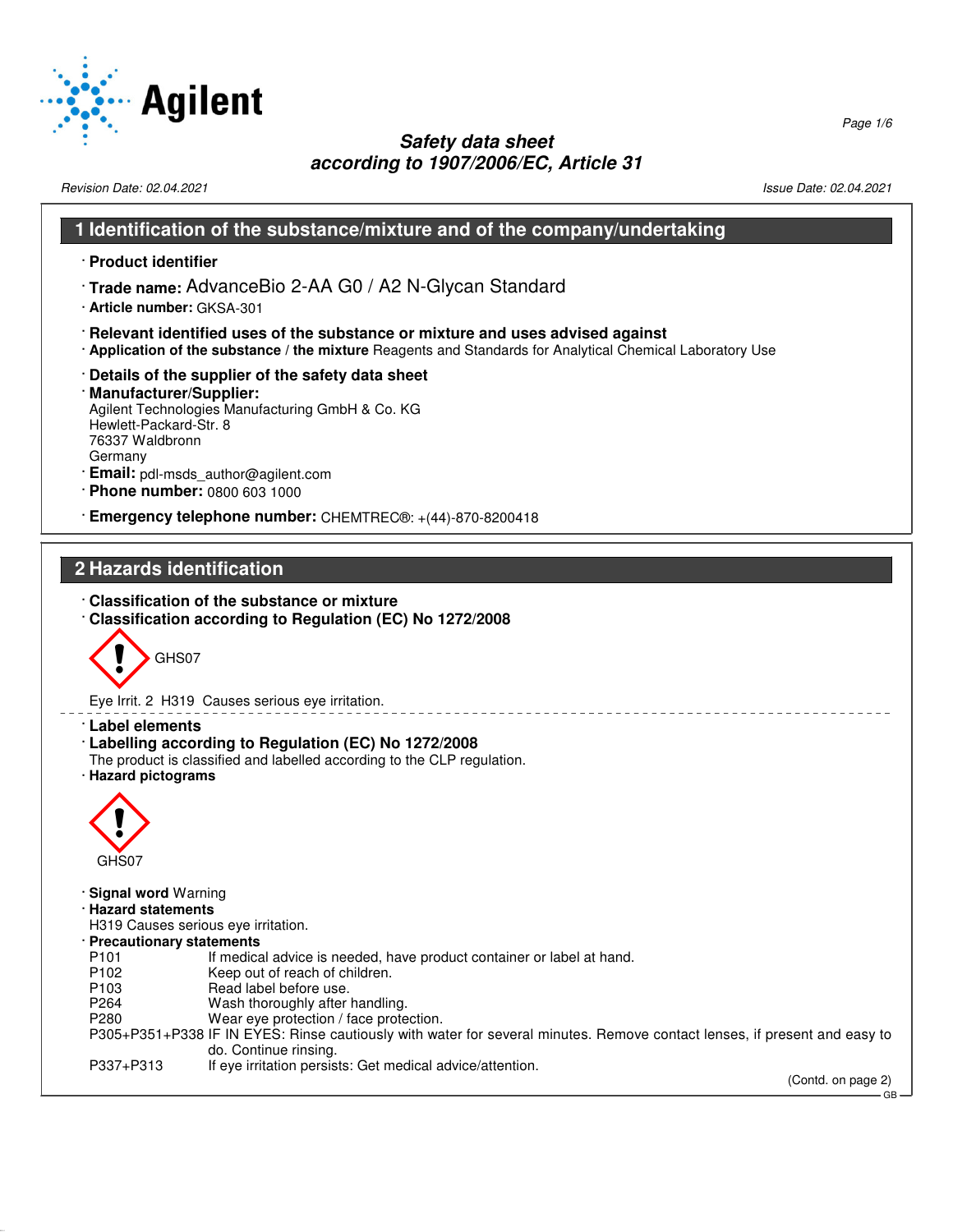Revision Date: 02.04.2021 Issue Date: 02.04.2021

#### **Trade name:** AdvanceBio 2-AA G0 / A2 N-Glycan Standard

(Contd. of page 1)

#### · **Other hazards**

- · **Results of PBT and vPvB assessment**
- · **PBT:** Not applicable.
- · **vPvB:** Not applicable.

#### **3 Composition/information on ingredients**

#### · **Chemical characterisation: Mixtures**

· **Description:** Mixture of substances listed below with nonhazardous additions.

#### · **Dangerous components:**

CAS: 118-92-3 anthranilic acid  $\langle \rangle$  Eye Irrit. 2, H319 1-50%

EINECS: 204-287-5

· **Additional information:** For the wording of the listed hazard phrases refer to section 16.

# **4 First aid measures**

#### · **Description of first aid measures**

· **General information:**

Symptoms of poisoning may even occur after several hours; therefore medical observation for at least 48 hours after the accident.

- · **After inhalation:** Supply fresh air; consult doctor in case of complaints.
- · **After skin contact:** Generally the product does not irritate the skin.
- · **After eye contact:** Rinse opened eye for several minutes under running water. If symptoms persist, consult a doctor.
- · **After swallowing:** If symptoms persist consult doctor.

· **Information for doctor:**

- · **Most important symptoms and effects, both acute and delayed** No further relevant information available.
- · **Indication of any immediate medical attention and special treatment needed** No further relevant information available.

#### **5 Firefighting measures**

- · **Extinguishing media**
- · **Suitable extinguishing agents:** Use fire extinguishing methods suitable to surrounding conditions.
- · **Special hazards arising from the substance or mixture** No further relevant information available.
- · **Advice for firefighters**
- · **Protective equipment:** No special measures required.

#### **6 Accidental release measures**

- · **Personal precautions, protective equipment and emergency procedures** Wear protective gloves / eye protection / face protection.
- · **Environmental precautions:** Do not allow to enter sewers/ surface or ground water.
- · **Methods and material for containment and cleaning up:** Pick up mechanically.
- · **Reference to other sections**

52.0.1.1

See Section 7 for information on safe handling.

See Section 8 for information on personal protection equipment.

(Contd. on page 3) GB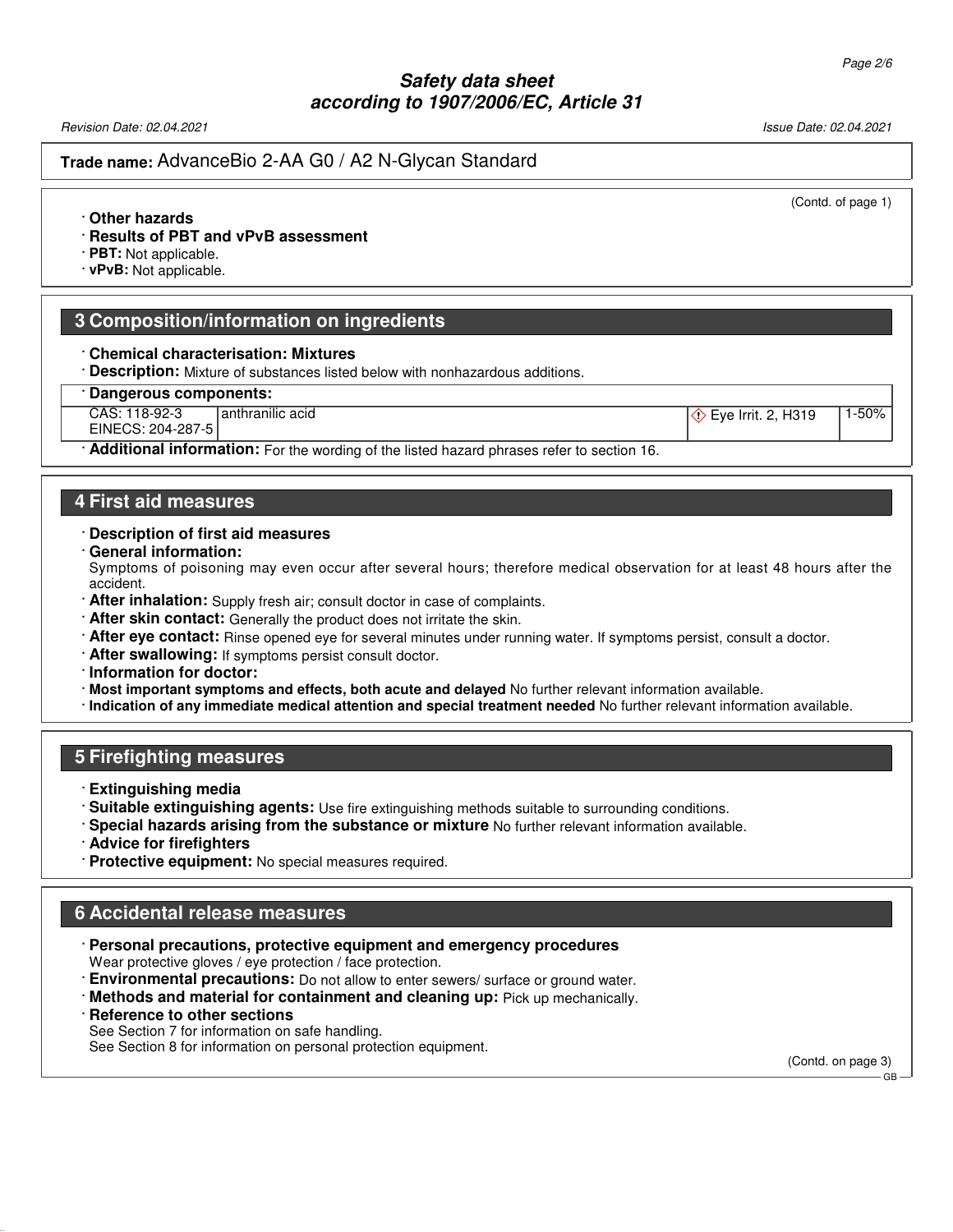Revision Date: 02.04.2021 2012 12:04:2021 20:04.2021 20:04:20:04 20:04:20:04 20:04:20:04 20:04:20:04 20:04:20:0

**Trade name:** AdvanceBio 2-AA G0 / A2 N-Glycan Standard

(Contd. of page 2)

See Section 13 for disposal information.

### **7 Handling and storage**

- · **Handling:**
- · **Precautions for safe handling** No special precautions are necessary if used correctly.
- · **Information about fire and explosion protection:** No special measures required.
- · **Conditions for safe storage, including any incompatibilities**
- · **Storage:**
- · **Requirements to be met by storerooms and receptacles:** No special requirements.
- · **Information about storage in one common storage facility:** Not required.
- · **Further information about storage conditions:** Keep container tightly sealed.
- · **Specific end use(s)** No further relevant information available.

#### **8 Exposure controls/personal protection**

- · **Additional information about design of technical facilities:** No further data; see item 7.
- · **Control parameters**
- · **Ingredients with limit values that require monitoring at the workplace:**

The product does not contain any relevant quantities of materials with critical values that have to be monitored at the workplace. · **Additional information:** The lists valid during the making were used as basis.

- · **Exposure controls**
- · **Personal protective equipment:**
- · **General protective and hygienic measures:**

Keep away from foodstuffs, beverages and feed. Immediately remove all soiled and contaminated clothing Wash hands before breaks and at the end of work. Avoid contact with the eyes. Avoid contact with the eyes and skin.

**Respiratory protection:** Not required.

· **Protection of hands:**

The glove material has to be impermeable and resistant to the product/ the substance/ the preparation.

- Selection of the glove material on consideration of the penetration times, rates of diffusion and the degradation
- **Material of gloves** Wear suitable gloves.
- · **Penetration time of glove material**

The exact break through time has to be found out by the manufacturer of the protective gloves and has to be observed. · **Eye protection:**



52.0.1.1

Tightly sealed goggles

(Contd. on page 4)

GB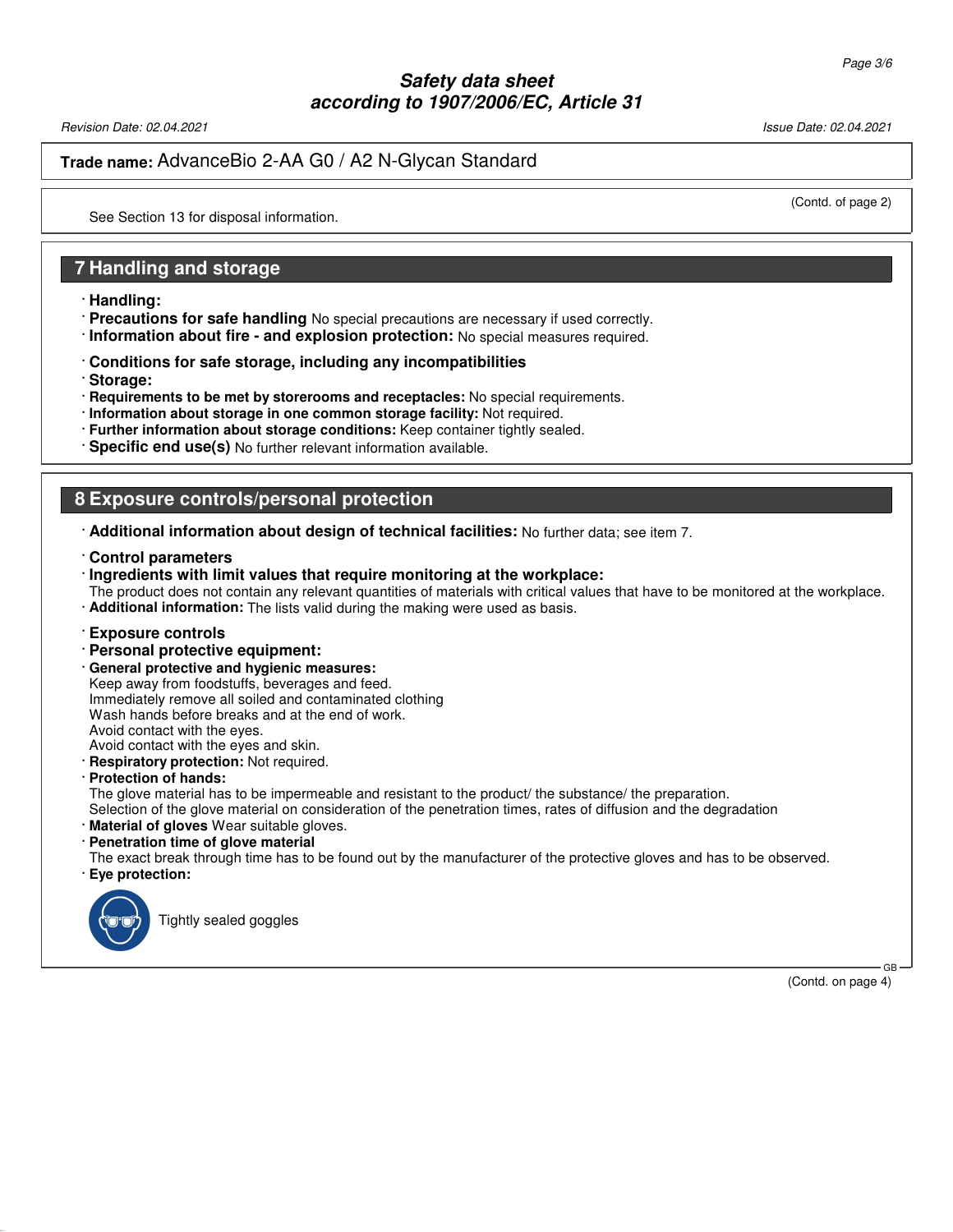Revision Date: 02.04.2021 2021 2021 2022 12:04:05 20:04 20:04 20:04 20:04 20:04 20:04 20:04 20:04 20:04 20:04

**Trade name:** AdvanceBio 2-AA G0 / A2 N-Glycan Standard

(Contd. of page 3)

| 9 Physical and chemical properties                        |                                               |  |
|-----------------------------------------------------------|-----------------------------------------------|--|
| Information on basic physical and chemical properties     |                                               |  |
| <b>General Information</b><br>· Appearance:               |                                               |  |
| Form:                                                     | Solid                                         |  |
| Colour:                                                   | According to product specification            |  |
| Odour:                                                    | Characteristic                                |  |
| <b>Odour threshold:</b>                                   | Not determined.                               |  |
| pH-value:                                                 | Not applicable.                               |  |
| <b>Change in condition</b>                                |                                               |  |
| Melting point/freezing point:                             | Undetermined.                                 |  |
| Initial boiling point and boiling range:                  | Undetermined.                                 |  |
| · Flash point:                                            | Not applicable.                               |  |
| · Flammability (solid, gas):                              | Not determined.                               |  |
| · Ignition temperature:                                   | 530 °C                                        |  |
| <b>Decomposition temperature:</b>                         | Not determined.                               |  |
| · Auto-ignition temperature:                              | Product is not selfigniting.                  |  |
| <b>Explosive properties:</b>                              | Product does not present an explosion hazard. |  |
| <b>Explosion limits:</b>                                  |                                               |  |
| Lower:                                                    | Not determined.                               |  |
| Upper:                                                    | Not determined.                               |  |
| · Vapour pressure:                                        | Not applicable.                               |  |
| Density:                                                  | Not determined.                               |  |
| <b>Relative density</b>                                   | Not determined.                               |  |
| · Vapour density                                          | Not applicable.                               |  |
| <b>Evaporation rate</b>                                   | Not applicable.                               |  |
| Solubility in / Miscibility with                          |                                               |  |
| water:                                                    | Soluble.                                      |  |
| · Partition coefficient: n-octanol/water: Not determined. |                                               |  |
| · Viscosity:                                              |                                               |  |
| Dynamic:                                                  | Not applicable.                               |  |
| Kinematic:                                                | Not applicable.                               |  |
| · Solvent content:                                        |                                               |  |
| Solids content:                                           | 100.0%                                        |  |
| $\cdot$ Other information                                 | No further relevant information available.    |  |

# **10 Stability and reactivity**

· **Reactivity** No further relevant information available.

· **Chemical stability**

52.0.1.1

· **Thermal decomposition / conditions to be avoided:** No decomposition if used according to specifications.

(Contd. on page 5) GB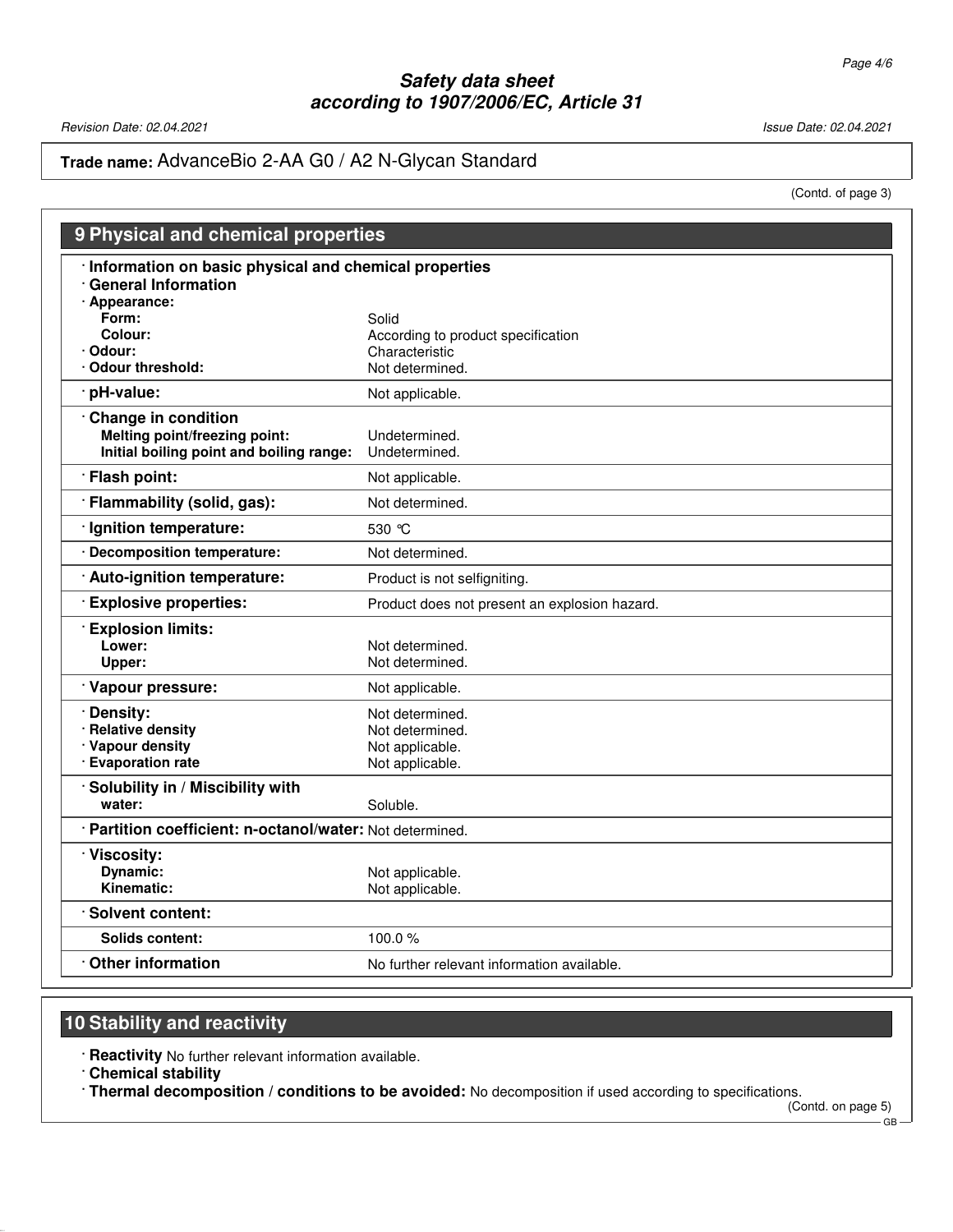Revision Date: 02.04.2021 Issue Date: 02.04.2021

**Trade name:** AdvanceBio 2-AA G0 / A2 N-Glycan Standard

(Contd. of page 4)

- · **Possibility of hazardous reactions** No dangerous reactions known.
- · **Conditions to avoid** No further relevant information available.
- · **Incompatible materials:** No further relevant information available.
- · **Hazardous decomposition products:** No dangerous decomposition products known.

# **11 Toxicological information**

- · **Information on toxicological effects**
- · **Acute toxicity** Based on available data, the classification criteria are not met.
- · **LD/LC50 values relevant for classification:**
- **118-92-3 anthranilic acid**
- Oral LD50 4,549 mg/kg (rat)
- · **Primary irritant effect:**
- · **Skin corrosion/irritation** Based on available data, the classification criteria are not met.
- · **Serious eye damage/irritation**
- Causes serious eye irritation.
- · **Respiratory or skin sensitisation** Based on available data, the classification criteria are not met.
- · **Additional toxicological information:**
- · **CMR effects (carcinogenity, mutagenicity and toxicity for reproduction)**
- · **Germ cell mutagenicity** Based on available data, the classification criteria are not met.
- · **Carcinogenicity** Based on available data, the classification criteria are not met.
- · **Reproductive toxicity** Based on available data, the classification criteria are not met.
- · **STOT-single exposure** Based on available data, the classification criteria are not met.
- · **STOT-repeated exposure** Based on available data, the classification criteria are not met.
- · **Aspiration hazard** Based on available data, the classification criteria are not met.

## **12 Ecological information**

· **Toxicity**

52.0.1.1

- · **Aquatic toxicity:** No further relevant information available.
- · **Persistence and degradability** No further relevant information available.
- · **Behaviour in environmental systems:**
- · **Bioaccumulative potential** No further relevant information available.
- · **Mobility in soil** No further relevant information available.
- · **Additional ecological information:**
- · **General notes:**

Water hazard class 1 (German Regulation) (Self-assessment): slightly hazardous for water

Do not allow undiluted product or large quantities of it to reach ground water, water course or sewage system.

- · **Results of PBT and vPvB assessment**
- · **PBT:** Not applicable.
- · **vPvB:** Not applicable.
- · **Other adverse effects** No further relevant information available.

#### **13 Disposal considerations**

· **Waste treatment methods**

· **Recommendation** Must not be disposed together with household garbage. Do not allow product to reach sewage system.

(Contd. on page 6) GB